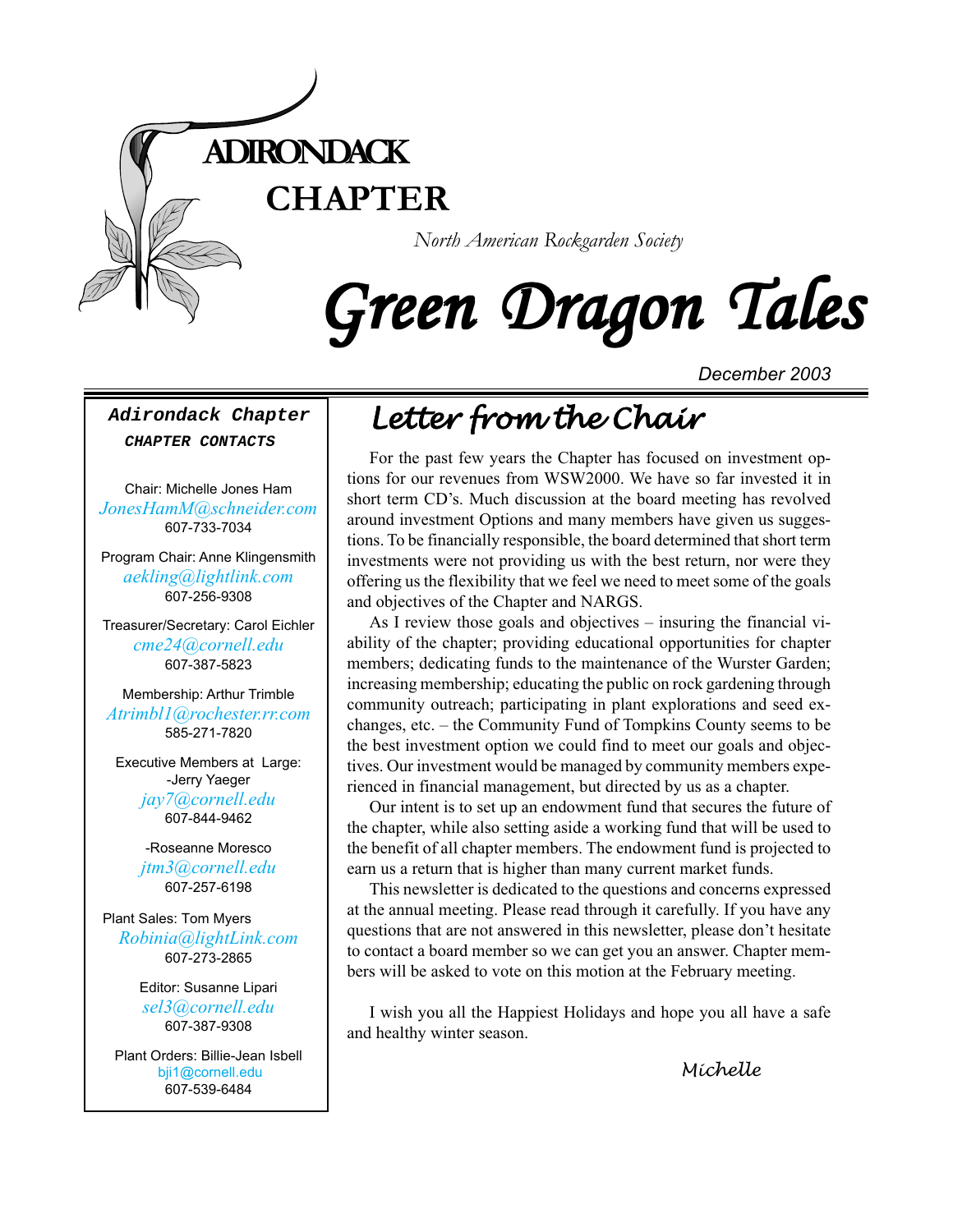# **Investing for the Future:**

# **A Special Edition of the Green Dragon**

At the Annual Meeting, our Board introduced the idea of creating an endowment for our Chapter as a "wise" way to protect and grow our nest egg of over \$17,000 - largely created as proceeds from hosting the Eastern Winter Study Week-end several years ago. Additionally, the Board has explored creating this endowment through the Community Foundation of Tompkins County. Many questions were raised at that time.

I have tried to reiterate these questions below and to include responses from Peg Hendricks, Executive Director of the CF. If you have further questions, please direct them through *[Carol Eichler](mailto:cme24@cornell.ed)* (or 1562 Taughannock Bl, Ithaca, NY 14850) who will forward them to Peg.

### **What is the Community Foundation?**

The Community Foundation is a 501(c)(3) public foundation dedicated to fostering philanthropy focused on local needs and issues. It is one of 750 such organizations in the United States and one of the fastest growing models worldwide; many of the 750 date back to the turn of the 20th Century. This foundation belongs to the people of Tompkins County and over time will serve as its "savings account," gathering funds to be returned to the community so that the quality of life for those who live and work here will be ensured. Were the Foundation today to have \$10M in its general funds, it would be returning to the community over \$500,000 on an annual basis - imagine how those funds could have helped many organizations in T.C. this year alone!

Those placing funds at the community foundation represent individuals, families, corporations, ser

vices, financial reporting, database management, marketing/PR, planned giving options for donors, investments, and research/leveraging other partners with shared interests or money to invest. [To further put this in perspective 17.5% return on \$10,000 generates \$1,750 in revenue to return to the Chapter]

#### **Where are the funds invested?**

We have our main Portfolio Architect account at M&T as well as our PAX investment account. We have savings and checking accounts at M&T, Tompkins Trust, and Alternatives (AFCU), and brokerage accounts at Merrill Lynch, Edward D. Jones, and also with the banks mentioned above. We try to honor our relationships with local financial institutions as a means of being a good community partner. Thus, if you have a preference as to which bank you want to hold your funds, we will work with you to honor that. But the best earnings will be gained by using the

# *by Carol Eichler*

Architect Portfolio where we have our primary funds. To put the funds elsewhere, while possible, could yield far lower returns.

#### **Who manages the funds?**

Our Finance Committee, composed primarily of financial and legal people from the Board, work with the financial institutions above to manage the funds. The Board holds the ultimate fiduciary responsibility for all financial matters of the Foundation and all our records are open for public review – upon request. We have received high praise from our independent auditors for the way our records are kept and the wisdom we are showing in how we handle the funds of the Foundation.

## **What about the risk of investing? Should we be taking any risk?**

What is the risk? You get to place your money in a balanced portfolio of conservative investments (mutual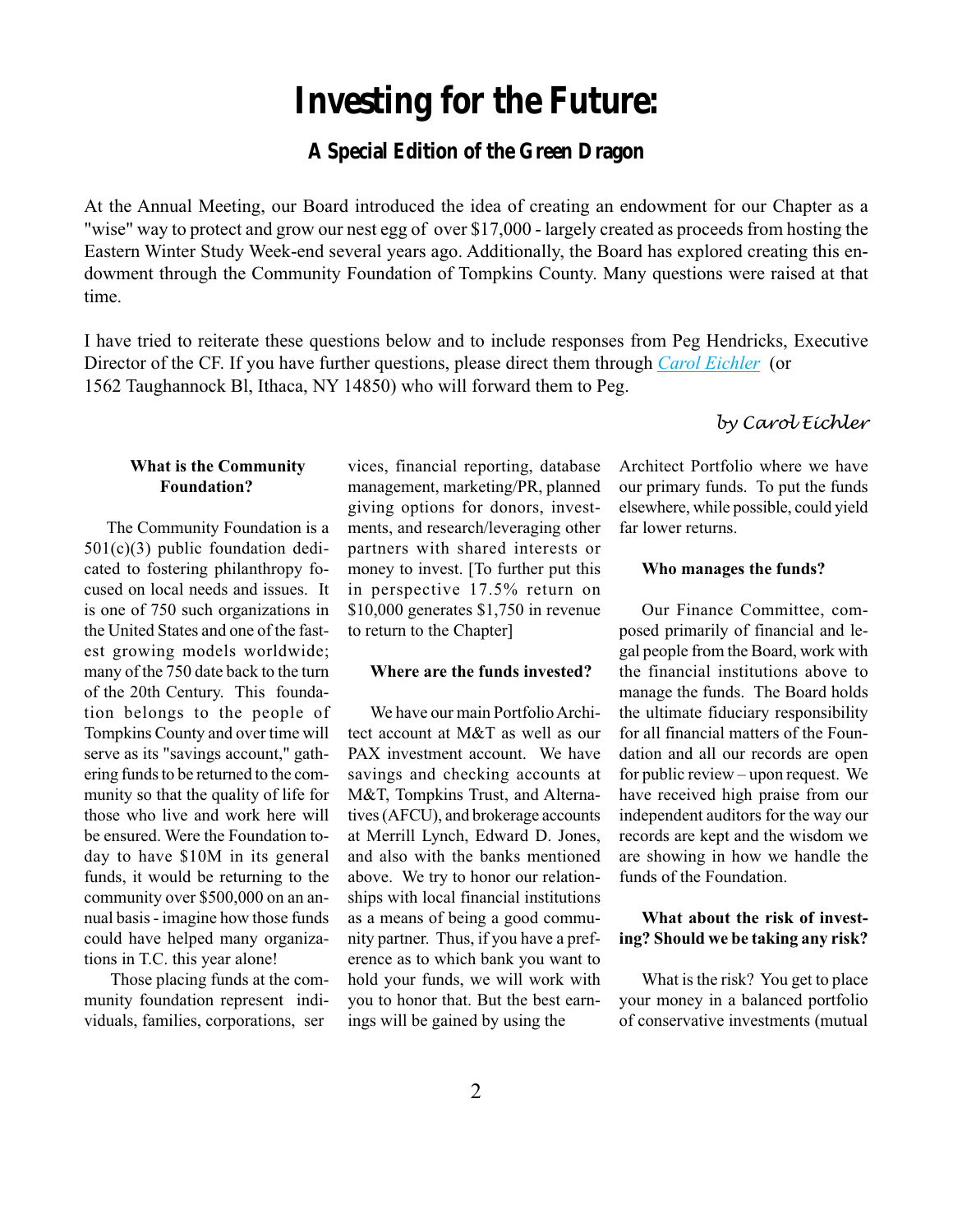fund, bonds, and stocks  $-30/30/40$ split) and the performance factors have been strong for the Foundation, even in the wretched times of this last year or so. Were we to put the funds only in our savings account, that has been drawing 2% interest all year until November 10, when it was reduced to 1.25% – still above the market average for short-term investments. So, there really is no "risk" per se. In addition, given the Agency or Directed Fund (this gets the 1.25% interest), you will be starting, should you ever wish to withdraw the funds, all you have to do is "grant to zero" all your funds (and, of course, the money would be granted back to NARGS through a designated gift to the national or your local partners for scholarships, projects, and programming).

## **Why have an endowment? Doesn't that seem like generating money for the sake of generating money? What's the advantage for our Chapter?**

 In today's climate, nonprofits and other organizations must take a more prudent look at financial planning for the long haul, setting aside enough money to hold "on account" for the times when money coming in might decrease in size. Too long have organizations gone from year to year/hand-to-mouth, assuming that funds will be forthcoming OR that donors will continue to believe that the or school systems, nonprofit agencies and organizations, and others. The list of these funds represents the "community roll call" - representing entities that are part of the local tapestry of leaders who form the foundation or base of services and opportunities that make

this county strong. We serve as partners to donors and we also have the ability to leverage other more extensive external fundin that nonprofits alone cannot reach. The Community Foundation is a hub for communityfocused philanthropy. In the first three years of our existence our Foundation grants have totaled over \$152,000 while our donors' funds have provided \$327,000 to local and other causes or nonprofits.

#### **Why should we place our funds with you?**

 Aside from a bank or financial institution, there is nowhere else where your funds can be placed to get the maximum visibility, earn healthy returns, be considered part of that rich tapestry of organizations that consider their work important to our area or region, AND be part of a community of donors, some of which will not know about or notice your group's presence unless it is in this broader gathering place. In essence, the Community Foundation is a "community of organizations and donors who care about causes that matter" (Cal Walker's words) – and our service (education, investing, and community leadership) help to promote those things from which you as a group can profit. Our investment portfolio as of Oct. 31, 2003, was performing at 17.5%; our alternative investments (PAX funds/ socially responsible investing) was at 13.5% – strong in today's marketplace of investments. Our fees are 1% – the lowest in town (Tompking Trust Company is now at 1.5% and others are much higher). To put this in perspective, 1% of \$10,000 is \$100/year – and that covers donorsganizations are planning wisely. Not having an endowment or at least a "savings account"

means that money people have worked hard to assemble is just sitting idle, waiting for what? The agencies and organizations coming to the Foundation (Family & Children's Service, The Discovery Trail Partnership, the Dewitt Historical Society, IIPEI, and now a number of others) are engaging in strong financial planning that reflects more wisdom – much as we might provide to our personal lives: a savings account and other balanced investments (our personal "endowment") where we can earn and have rainy days covered or be ready to capitalize on unexpected opportunities, while also having the currentuse accounts (checking account) to take care of day-to-day business. As a whole, donors and members of groups are far more supportive of organizations that reflect such wisdom in their planning – and donors are also on the lookout for new groups such as NARGS. The advantage for your Chapter overall is to have funds on hand to grab opportunities as they appear – perhaps bigger and different than the same-old, same-old kinds of activities year after year. Most basic of all, the advantage to your group's financial security – and earning some extra funds only makes it better. [Generating additional revenue will allow us to think "bigger" and allow us to do more as a Chapter. For example, a return of \$1,000 represents over 25% additional revenue than was generated in 2003]

#### **Who has control over the use of the funds?**

NARGS does. It names an advisory committee (two or more people), who serve as the decision-makers on the distribution of your funds. You will name a Contact Person (primary and secondary) who will work with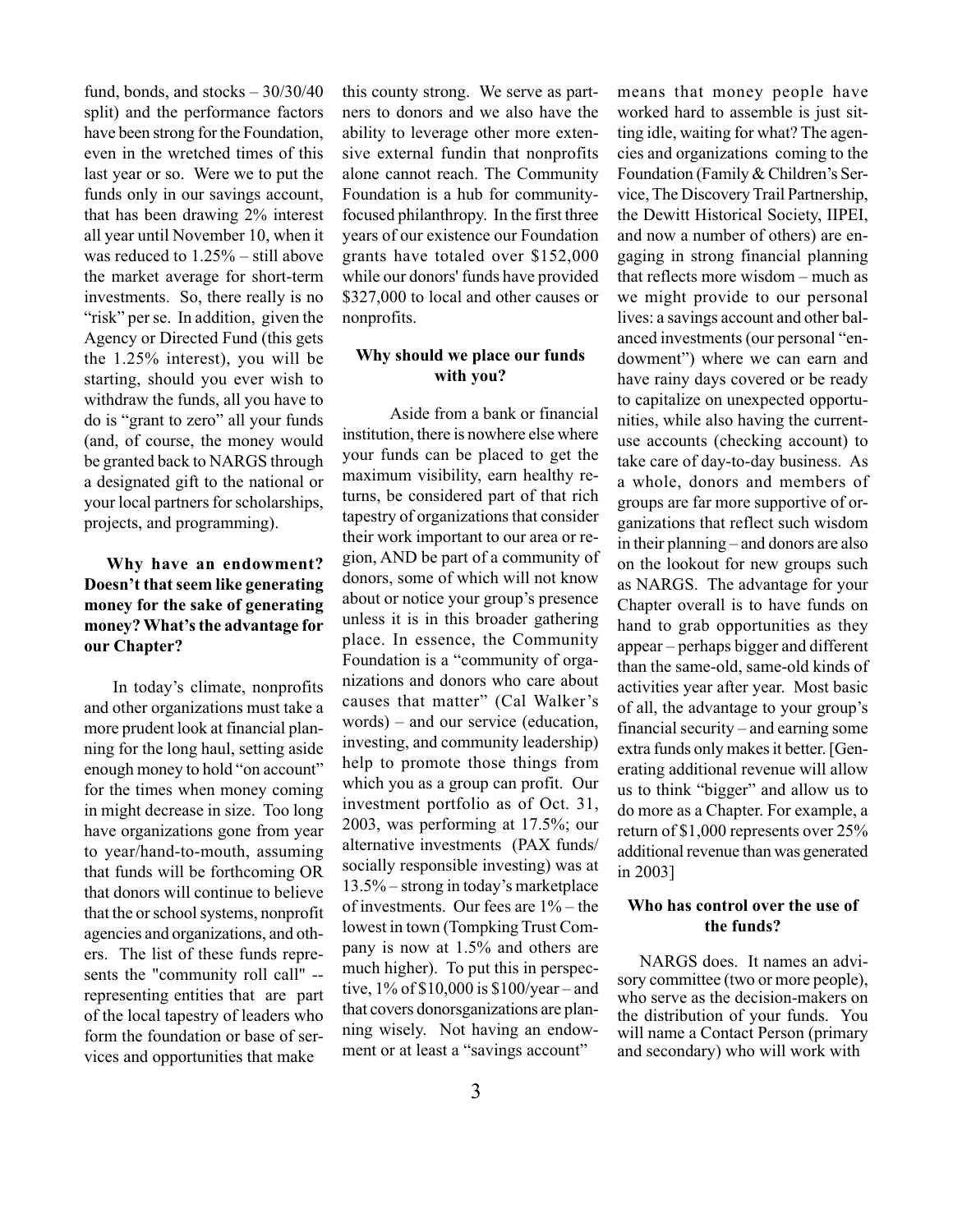us to advise us of your decisions about distributions. Distributions can be made throughout the year. Once your contact person has let us know the wish for action, then the recommendation is taken to our Exec. Com or Board for approval (they must "approve" – that means be aware and be able to say they are knowledgeable about all distributions or disbursements of the Foundation – before a check is cut. This process can take as little as two or three days to two weeks. In the Agency Agreement which your organization will sign, these steps are clearly defined – and all the "what ifs" as well. [This agreement is available on request to Carol]

#### **What if the CF closes?**

This is covered as well in the Agency and Directed Fund Agreements –but essentially NARGS gets its money back. If the Foundation closes, all donors would STILL be making the choices as to how their money/funds will be distributed. I want to assure everyone again and again that CF and its donors are partners at all times! ...but should we ever close our doors, our donors would get their money and not be involved with any debts we might have accrued.

#### **What if our organization needs to use the endowment principal?**

You will have the right to invade the principal at this time. We do ask that you do not go below \$5,000 on the endowed funds, and also that you replace the money or return the balance to \$10,000 minimum within the calendar year (IRS rules at play here). In time, there may be another restriction for funds being started at that time, but at THIS time and in the foreseeable future – and particularly with agency accounts or directed accounts, you can use what you need when you need it.



#### **Comments from Art Trimble:**

I am pleased the Chapter has taken the initiative in working with the Community Foundation as a way to invest what funds we have available, beyond our working capital, to establish an endowment fund. I have been on the board of the Rochester Civic Garden Center for many years and we have recently come into the position of being able to think about endowment funds. Working with the Rochester Community Foundation we have been able to take advantage of the talents of people skilled in the investment of funds for long term purposes. In addition to having their expertise, we also get greater recognition in the broader community because the Foundation is held in such high regard in the Rochester area. This is a well thought out step for the Chapter and I support it wholeheartedly. Art Trimble